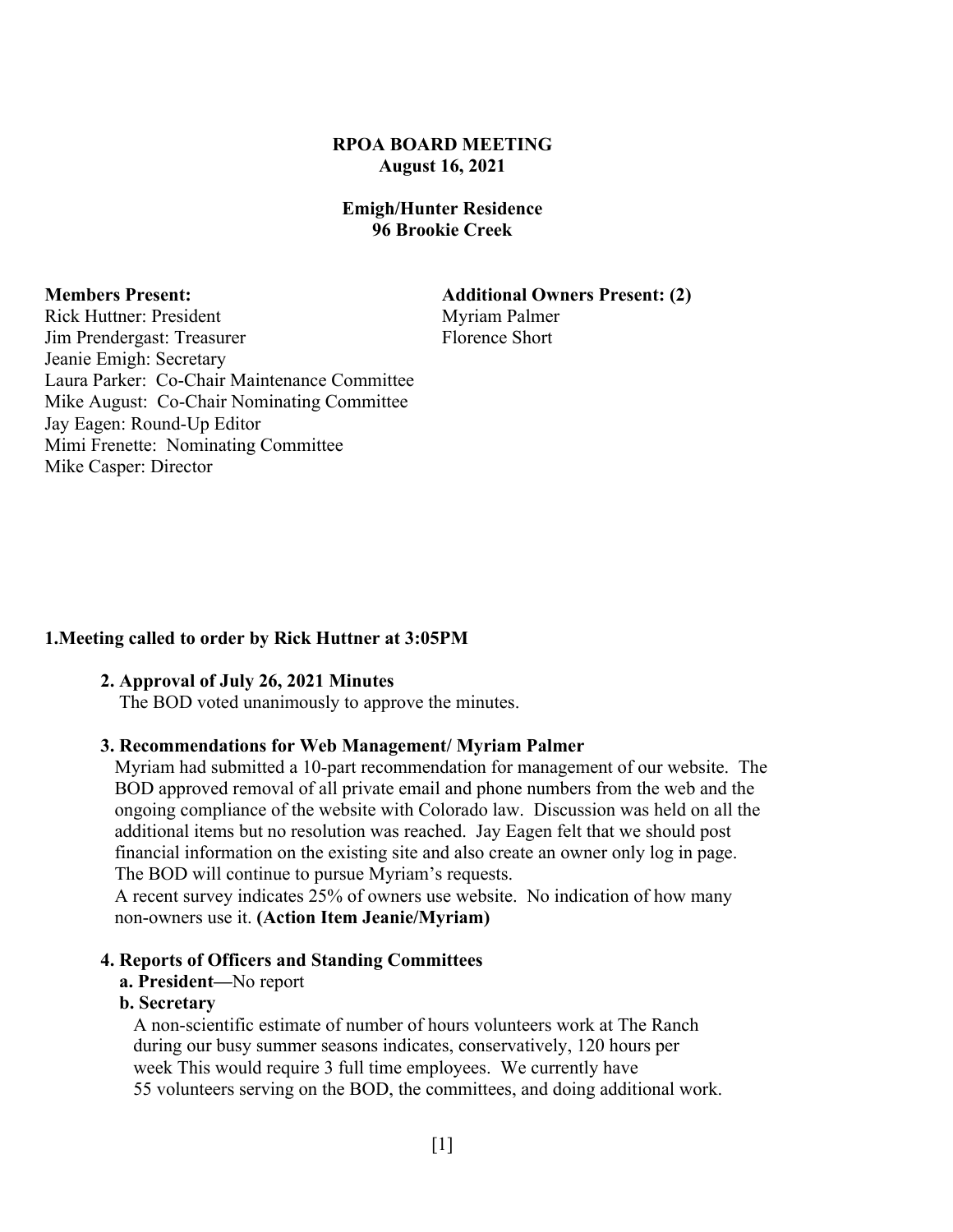A big thank you to all who work so hard to make our community such a wonderful place to live Special thanks to Janet Dermer who saw that the storeroom needed painting, took action, and painted it.

BOD communication regarding emails was discussed as a number of emails are sent to BOD members and responses can vary. Consensus was that the Treasurer would respond to all request for financial information and the President would respond to other inquiries.

# **c. Treasurer/ Finance**

Jim distributed a graph showing we are on budget. **He requested and received unanimous BOD approval for a new finance committee with the following members: Jim Prendergast (Chair), Rick Huttner, Desiree Collins and Jay Eagen. The Board thanked George Widmeyer and Scott Voss for their previous exemplary service on the committee.**

## **d. Maintenance**:

## 1. **General Landscape Maintenance**:

a. Work has increased over last 2 weeks and new gardner seems to be doing a great job. Will meet with Earthscapes to more clearly define scope regarding included pruning and what is extra work and how volunteers can help. With the use of GIS mapping we can assist with what common grounds require attention regarding pruning and planting.

#### 2**. Irrigation:**

- a. Irrigation is up and running. No immediate concerns
- b. The possibility of Water Milfoil in Bear Park and other ponds is being addressed.
- c/ The splitting of Zone 8, Bear Park Pump, will be done in September

#### 3**. Garden Committee:**

- a. Irrigation is adequate and supplemental watering for new plants is no longer needed. Thanks to all volunteers who helped.
- b. Next year plans focus on selection of 3 beds for significant upgrades, maintaining current beds, and establishing a realistic budget.
- c. Seeking support of homeowners who live in vicinity of each garden to check on status and help play a role in maintenance. This model is working well.
- d. New garden staff, Adela, with the work of volunteers has improved garden upkeep significantly.

#### 4**. Street Maintenance**

- s. Crack fill will begin after Labor Day. Announcement will be posted in mailroom and on website.
- b. The need to establish a Street Committee was discussed that would include street maintenance, lights, culverts and other things related to this category. **(Action Item Mike August.)**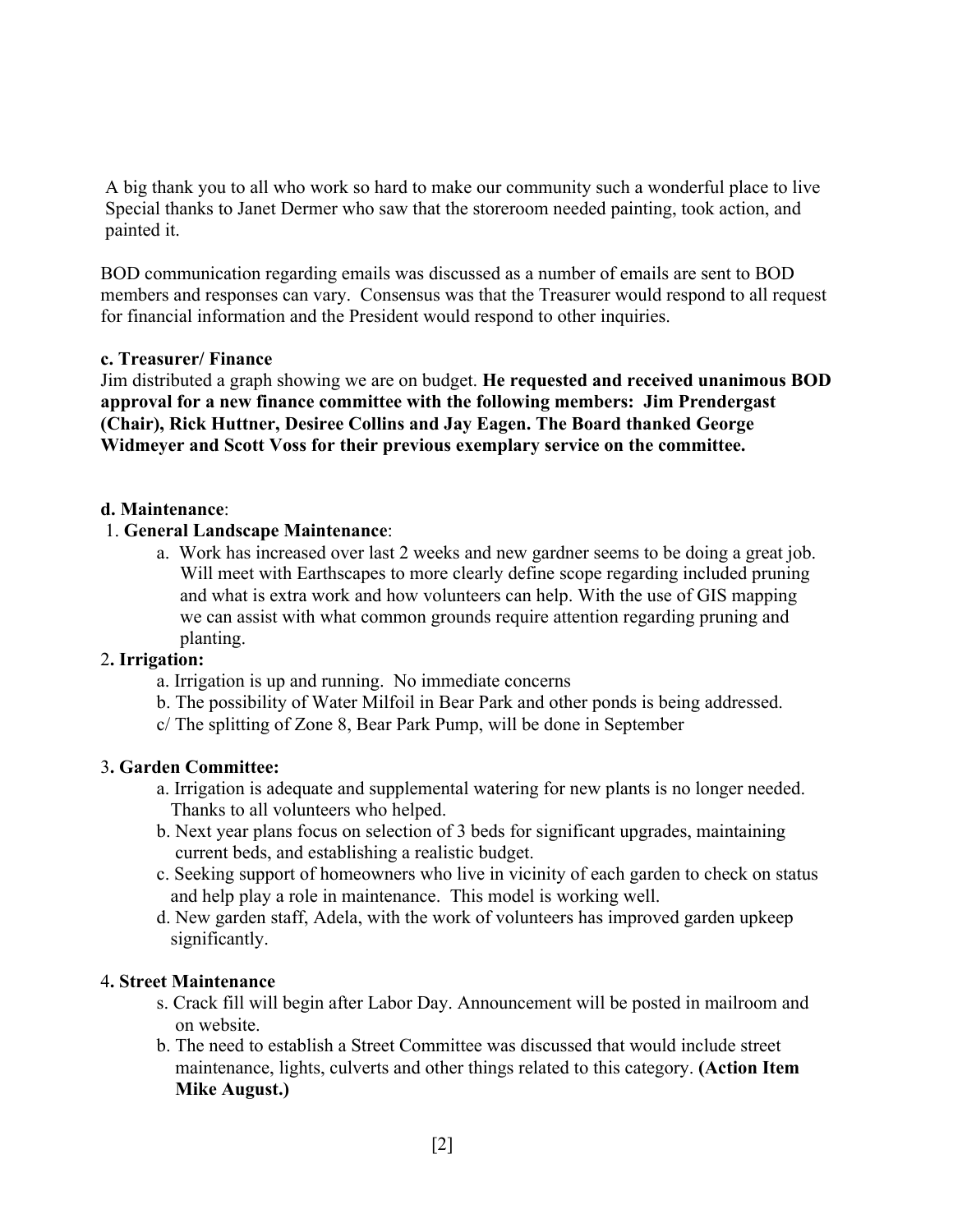#### 5. **Pinon Pines bordering 550 south of entrance**

a. Mike August sought approval from the BOD to hire a forester to do on site assessment of situation regarding infestation of pine beetles. Will assess how many trees need to be removed, and how to save as many as possible. **BOD approved the hiring of a forester for assessment. A \$900 ammount was approved to have Woodchuck remove dead tree and additional trees if needed**. The budget for this may have to be adjusted based on how many trees need to be removed. When information received it will be distributed to owners via website and mailroom.

## **6. Entrance Sign:**

**a.** Jay Eagen and Myriam Palmer have volunteered to be on a committee to work on this project. Rick Huttner has moved forward with contacting some contractors and to get cost estimates for the new sign design. He has volunteered to lead this committee going forward. We will also look at replacing the existing wooden sign and saving trees versus pursing new design. A bid has been received for this. The hope is to complete the project this year if possible.

## 7**. Sustainable Landscape Committee**:

a. A meeting is scheduled to review projects that may overlap with Firewise Committee. On the agenda is replacement of Pinyon Pine, if required, and replacement of junipers. A recommendation for owners to replace bluegrass in yards to cut down on water use will be discussed.

#### 8. **Replacement trees for Preserve**

a. Sam Foster has ordered the seedlings authorized at the July BOD meeting. Sam will care for them until October planting that will be done with volunteer help.

Laura Parker announced she will resign from her position as co-chair of Maintenance Committee Effective September 10, 2021. She previously met with the BOD to share her input and concerns about the running of the committee going forward. The job is extensive in scope and requires much oversite. A BOD sub-committee will be formed to develop a plan going forward. One avenue will pursue finishing out this season's work in maintenance in support of Mike August. Additionally, the committee will look at how to move forward with the Maintenance work either by revising current procedures or possibly hiring a manger.

# d**. Architecture:**

#### **Approved:**

- Lot 27 Install new front door and side window. Paint same color as exterior wall.
- Lot 51 Extend front patio decking with synthetic wood similar to Trex
- Lot 60 Renovate and paint front deck and walkway

# **Completed:**